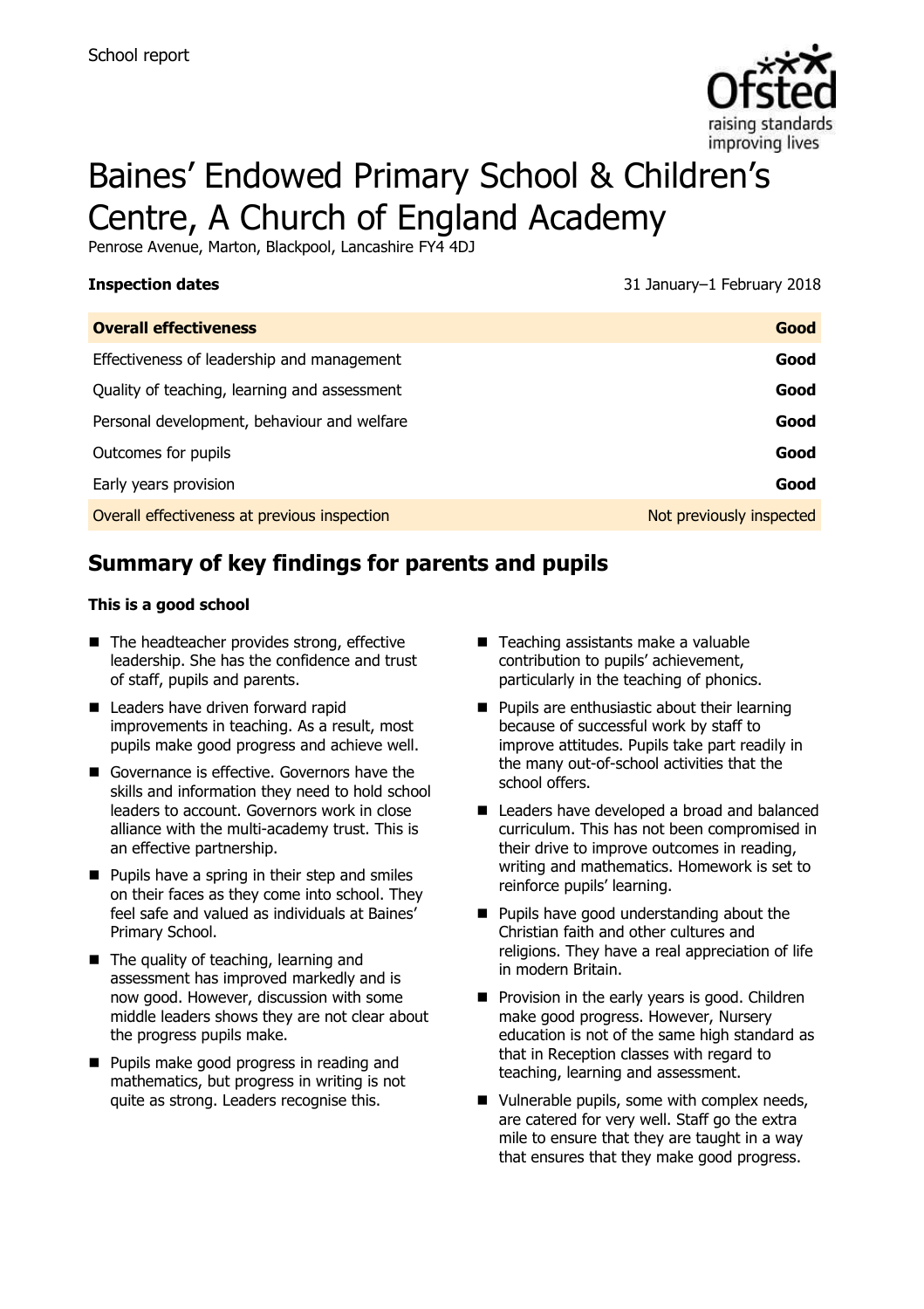

# **Full report**

### **What does the school need to do to improve further?**

- Develop the role of middle leaders in subjects such as history and science so they have an even greater impact on teaching, learning and assessment by:
	- honing their skills in monitoring and assessment
	- helping them to have a clear understanding of the progress pupils make in all subject areas.
- Develop writing across the school by:
	- ensuring that spelling misconceptions are tackled more quickly
	- providing more opportunities for pupils to extend their writing skills across the wider curriculum.
- **Ensure that provision across the Nursery and Reception classes becomes more** cohesive by making sure that teaching, learning and assessment are of the same high standard in both areas.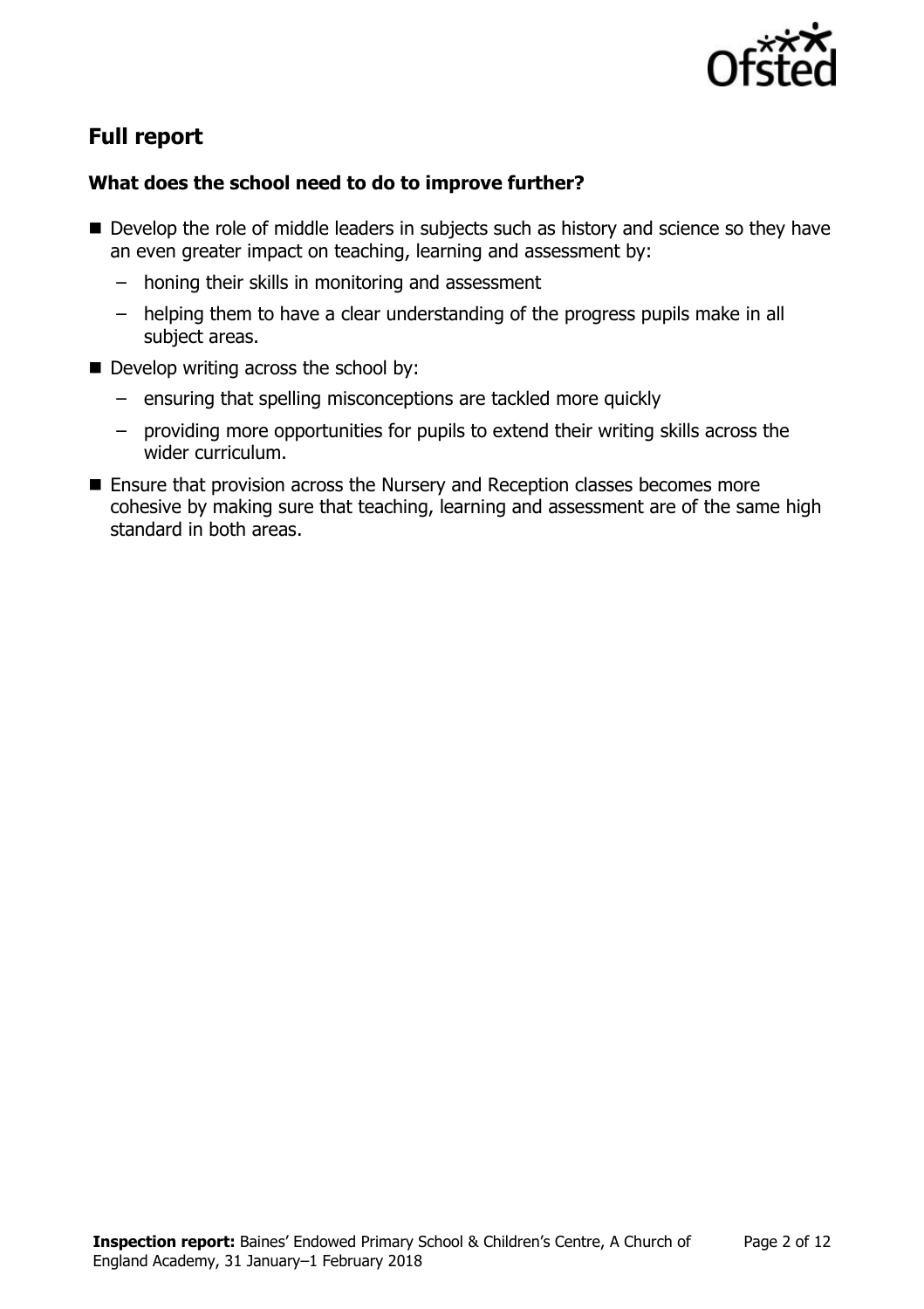

# **Inspection judgements**

#### **Effectiveness of leadership and management Good**

- Since her recent appointment, the strong, shared vision of the headteacher has established a positive, ambitious culture within the school. As a result, pupils thrive. One parent said, 'We are very pleased with the progress of our child. The headteacher is an asset to the school.'
- The headteacher's recent review of leaders' roles and responsibilities has allowed her to build a united and dynamic leadership team. Leaders work in close collaboration with the multi-academy trust and each other to provide strong targeted training and support for all staff. As a result, the quality of teaching and pupils' outcomes are good.
- The special educational needs coordinator has a clear understanding of those pupils who require extra support. Interventions are both timely and appropriate. They are reviewed on a regular basis so that pupils make improved progress.
- Senior leaders have a thorough approach to monitoring and assessment. They are adjusting to the new tracking system well.
- The headteacher shows the same care for her staff as she does for her pupils. She inspires and empowers her staff. Consequently, the vast majority are positive about her leadership.
- The headteacher has provided strong targeted training in order to develop a strong leadership team. They have high expectations so that even more pupils can achieve greater depth in reading and mathematics and further improve their skills in writing.
- Some subject leaders do not yet have an accurate view of the extent of pupils' progress in some subject areas. However, in mathematics, English and religious education, leaders demonstrate a secure understanding of the progress pupils make.
- Leaders and staff provide a broad and balanced curriculum that excites and engages pupils. This is underpinned by a wide variety of trips and events such as a workshop performance of a Shakespeare play in Blackpool, the Lancashire finals for Spelling Bee or the Schools Alive competition for performing arts. Pupils also benefit from a wide range of extra-curricular activities such as the award-winning choir, school orchestra, football, netball, chess and computer clubs. These activities nurture pupils' interests and develop their skills well.
- The performance of staff is monitored closely. The management of teachers' performance is used effectively to reward high-quality teaching and secure improvement. Teachers are set targets linked to the impact that teaching has upon outcomes.
- Pupils' spiritual, moral, social and cultural development is actively encouraged, particularly through the Christian ethos of the school.
- Pupils are well prepared for life in modern Britain. They know about the key values of respect and tolerance and demonstrate these through their actions. One of the bullying ambassadors was quick to point out that his role was of real importance in the playground: 'I intervene if pupils are having problems and I have been well trained to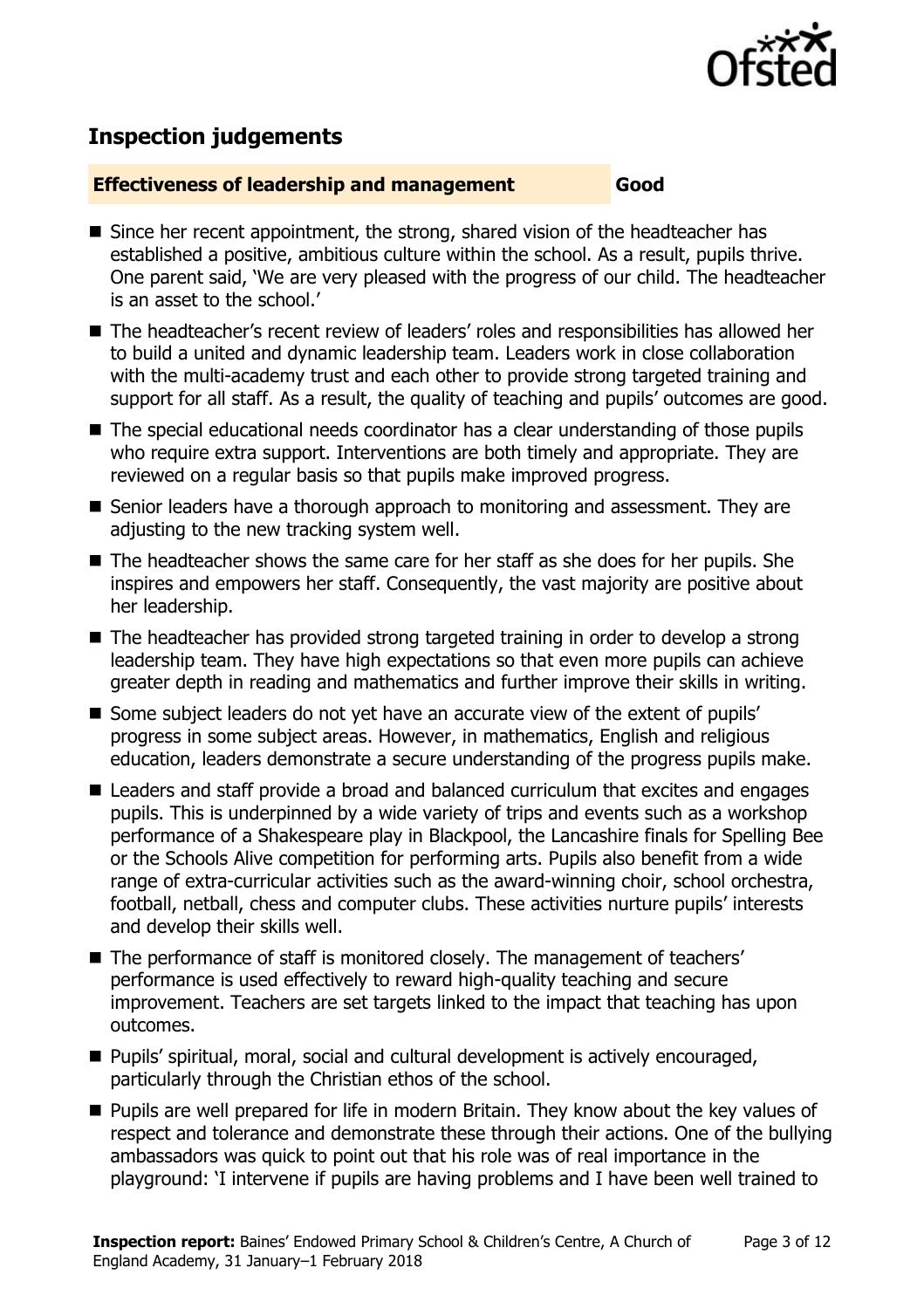

deal with these things.'

- The primary school physical education and sport premium is used effectively to promote active lifestyles. Sports clubs abound. There are plenty of opportunities to join in competitive and non-competitive sports.
- The pupil premium funding is used effectively so disadvantaged pupils make good progress. Additional support is in place to raise the achievement of all abilities in all year groups. School leaders are determined to sustain recent improvements and improve even more.
- The majority of parents and carers are supportive of the work of the school. Most would recommend it to another parent and they believe that it is well led and managed. Many who made their views known to inspectors were full of praise for what the headteacher has done in a relatively short period of time.
- Leaders communicate well with parents and external agencies to ensure that pupils are safe and happy.

### **Governance of the school**

- Governance is effective because:
	- governors have the skills and information to hold school leaders to account
	- they skilfully interpret the assessment information they receive from the headteacher and understand her caution as the school changes from one tracking system to another
	- they communicate well with the multi-academy trust, who provide governors with the freedom to monitor regularly so that they can accelerate improvements
	- they demonstrate a clear understanding of the strengths and weaknesses of the school
	- they ask informed questions and follow them up
	- governors and trustees ensure that their training is current and up to date and take their responsibility for safeguarding seriously.

### **Safeguarding**

- The arrangements for safeguarding are effective.
- Up-to-date policies and procedures are in place and staff receive appropriate training and information. Consequently, staff know what to do if they have any concerns about a child's well-being and prompt action is taken to keep children safe.
- Records are well kept and stored securely. Leaders work closely with outside agencies when required. Leaders have ensured that there is a strong culture of keeping children safe. They recognise that this is particularly important with the high proportion of potentially vulnerable children in the school.
- Staff know individual pupils well. They go the extra mile when it comes to supporting vulnerable pupils and their families.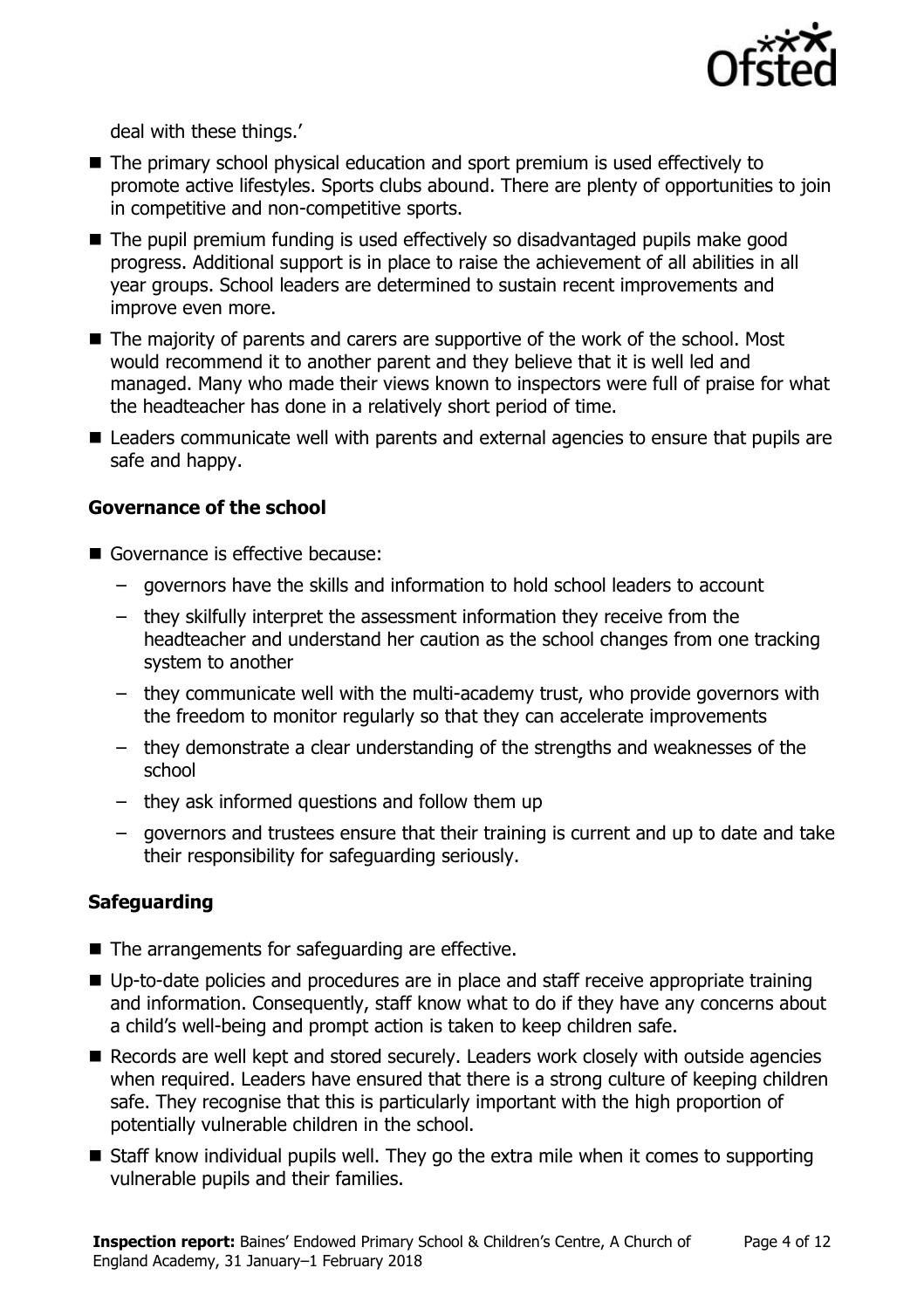

#### **Quality of teaching, learning and assessment Good**

- **Pupils across the school benefit from good teaching. Teachers have high expectations** of what their pupils can achieve. This means that pupils make good progress, particularly in reading and mathematics.
- Teachers ensure that their classrooms are purposeful, happy places of learning. There is a buzz of excitement that comes from pupils' enthusiasm about their learning.
- Teachers demonstrate good subject knowledge and plan lessons that ensure that pupils are constantly interested and on task. All staff use questioning effectively to check and develop pupils' understanding.
- Time is used productively as pupils are keen to learn. Pupils want to do well. They show resilience in their learning and inspectors saw clear examples of this in classrooms. A girl in Year 2 was struggling to divide numbers by 2. Using cubes to support her learning, she had a 'eureka moment' when she suddenly 'got it'. Her enthusiasm was infectious.
- Teachers are effectively developing the pupils' ability to reason and solve problems in mathematics. Pupils in all the classes are well supported with additional equipment as and when they need it. They understand how to improve their work.
- Teachers ensure that pupils learn and practise different kinds of writing. They focus well on composition and the use of expressive vocabulary, but do not always pick up on spelling misconceptions quickly enough.
- Teaching assistants support learning effectively. They are deployed well to work with different pupils at appropriate times, particularly in the teaching of phonics. Reading has therefore improved because weaker readers are increasingly able to work out more complicated words. Pupils also demonstrate improved ability to understand and answer questions about a text.
- Teachers use assessment effectively to plan opportunities for pupils to make good progress from their starting points. As a result, increasing numbers of pupils are being challenged and are able to work at greater depth.

#### **Personal development, behaviour and welfare Good**

### **Personal development and welfare**

- The school's work to promote pupils' personal development and welfare is good. Pupils are confident learners and their physical and emotional well-being is promoted very effectively. Many vulnerable pupils at Baines' feel that the school is a safe haven.
- Pupils take pride in their school and make a valuable contribution to its day-to-day running through their school council, as bullying ambassadors and by caring for the school's therapy dog. They all feel that their contributions are valued and appreciated by school leaders.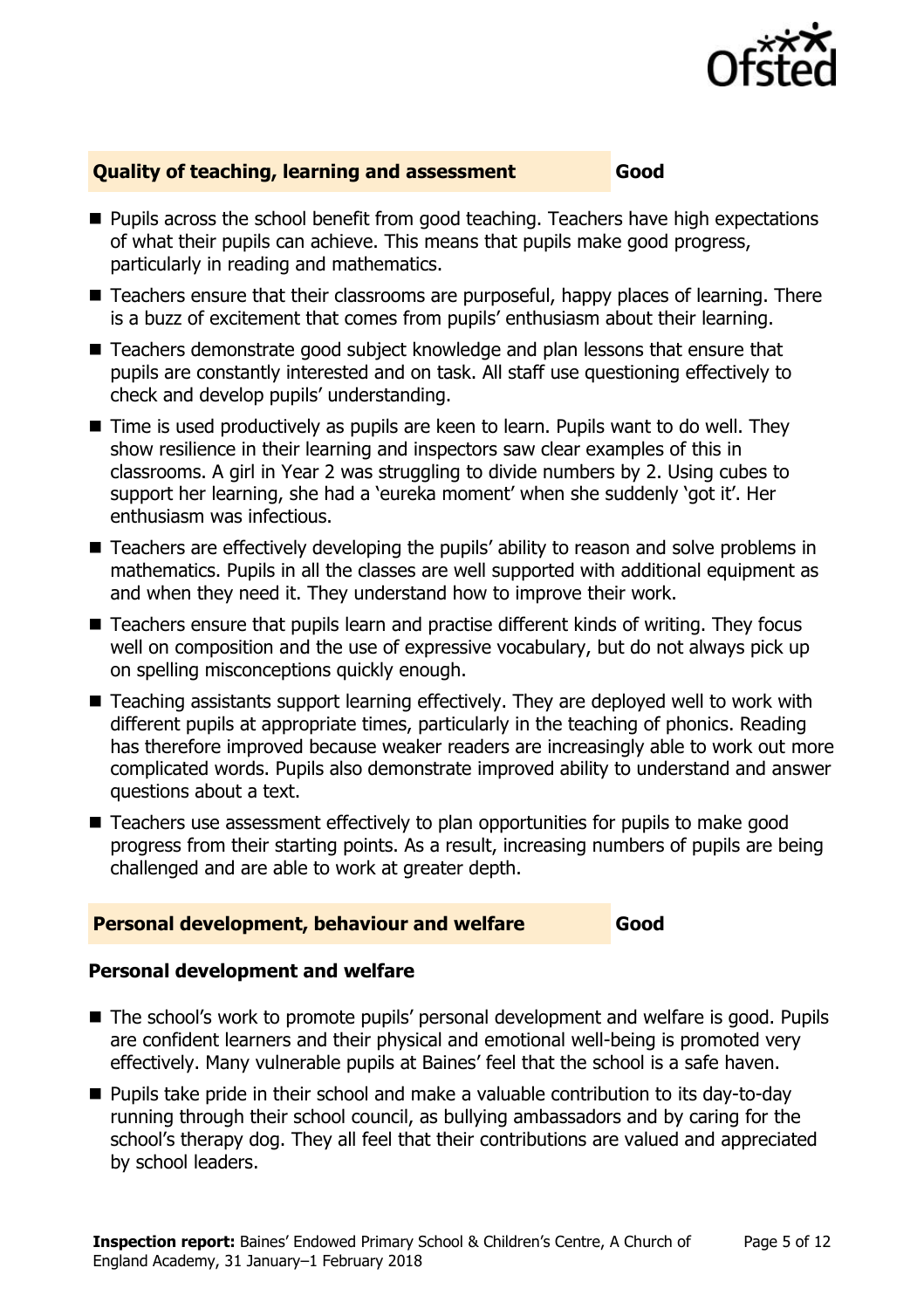

- Without exception, parents, staff and pupils who had contact with inspectors said that the school is a safe place. Pupils are taught to stay safe through a range of ageappropriate activities. Their parents are also supported to ensure that they have a secure knowledge of how to keep their children safe online.
- Pupils have a good grasp of British values such as tolerance, respect, the rule of law, individual liberty and democracy. Pupils have a shared understanding of and respect for other faiths. As one pupil said, 'We can believe different things but we still have to be kind and thoughtful to one another and accept our differences.' Another said, 'We need laws to be safe in the world.'
- School leaders give safety in the school a high priority. The site is secure and robust arrangements to check the identity of visitors are in place. Pupils who attend the before- and after-school clubs are safe and well looked after.

#### **Behaviour**

- The behaviour of pupils is good. They are kind, considerate, respectful and polite.
- **Pupils' behaviour inside and outside the classroom is good. The start of the day is calm** and orderly. Pupils are punctual and well prepared for learning. During social time, pupils play well together and behaviour observed by inspectors at break and lunchtime was sensible and positive.
- In lessons, pupils listen carefully to staff and to each other and display self-discipline when working independently. Inspectors saw very little disruption to learning when visiting classrooms.
- **Pupils understand the new behaviour and rewards systems, which are used** consistently. They value their 'always' badges and wear them with real pride. As a result, pupils are starting to take responsibility for their own actions, and incidents of poor behaviour are becoming a thing of the past. Pupils value the fact that good behaviour is rewarded.
- Attendance is good. Most pupils now have excellent attendance. School staff work well with pupils, families and outside agencies to improve the attendance of individuals, particularly those who take holidays in term time.

#### **Outcomes for pupils Good**

- Outcomes for pupils are good. Pupils are developing secure knowledge, understanding and skills from their starting points. An increasing number of pupils are moving towards the higher standards in key stages 1 and 2 in reading, writing and mathematics.
- Books provide evidence to show that current progress is good across a range of subjects. However, there are missed opportunities to develop writing further in topic books. This is an area for further improvement.
- Leaders are adapting well to a new tracking system and are able to provide parents and governors with accurate, reliable information about how well pupils are doing in English and mathematics. In the 2017 national tests, Year 6 pupils made good progress in mathematics and reading and similar progress to that of other pupils nationally in writing.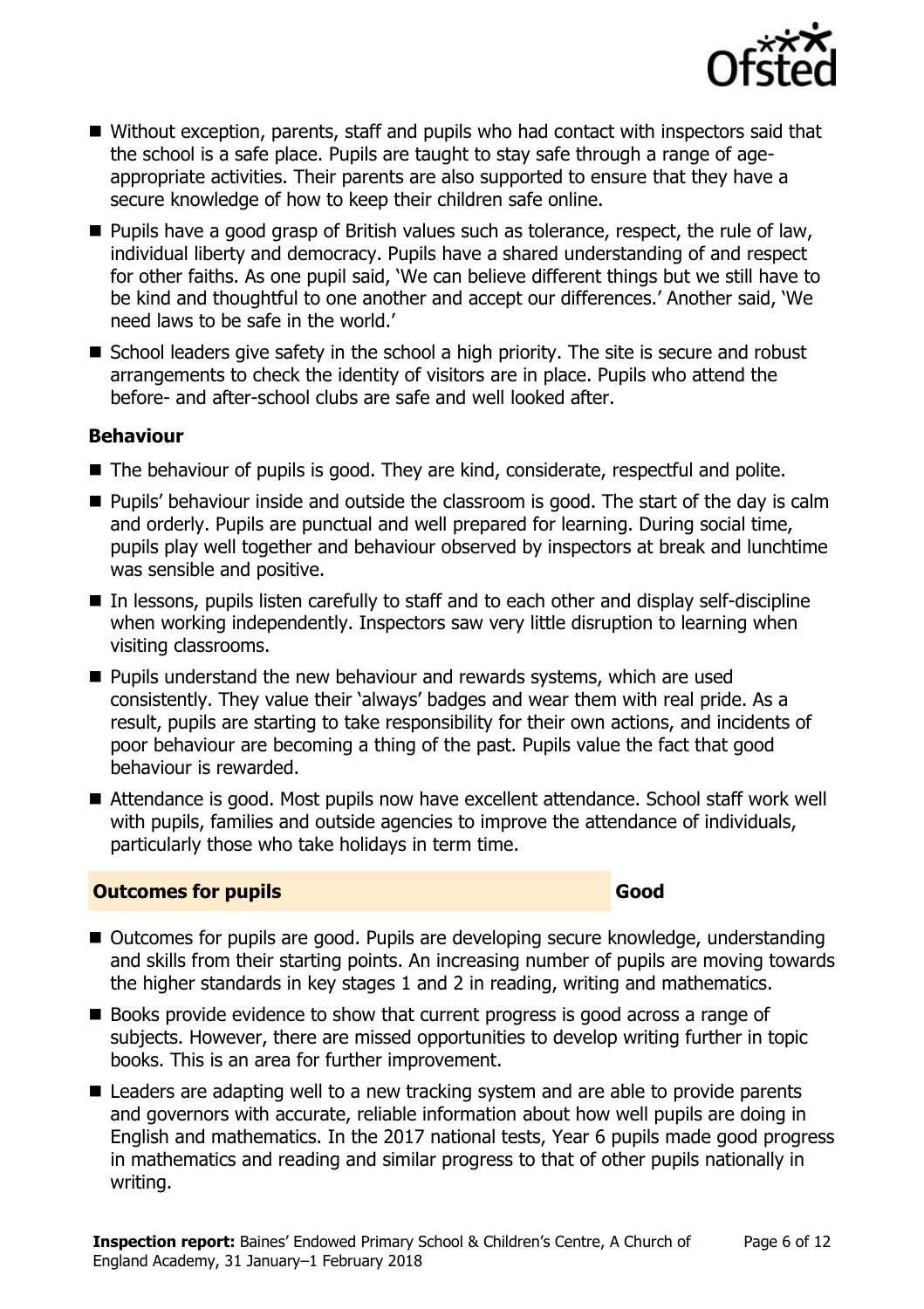

- Leaders have developed the teaching of phonics through effective professional support. As a result, the majority of pupils are at the expected standard in the national phonics check by the end of Year 1. Pupils who are disadvantaged are also making more rapid progress and are now in line with pupils who are not disadvantaged. The most able readers read fluently and with good comprehension. They can predict and infer and they read widely both online at home and in school. Least-able pupils read with a level of fluency that is appropriate to their development. All pupils listened to by inspectors demonstrate a love of reading. One boy from Year 1 stopped mid-sentence to say, 'This is a command you know. You read it like this.'
- **Pupils demonstrate secure basic skills in mathematics. Older pupils can choose different** strategies to find the correct answers.
- Disadvantaged pupils make good progress from their starting points. Work in books shows they are now reaching age-related standards in reading and mathematics as they move through the school. There are increasing numbers of pupils achieving greater depth in reading and mathematics, in line with national expectations.
- The special educational needs coordinator uses the extra funding efficiently to ensure that pupils who have special educational needs (SEN) and/or disabilities make better progress. Leaders organise provision for these pupils effectively, identify their needs promptly and provide targeted support that makes sure they can catch up.
- **Pupils' good achievement and strong personal development ensure that they are well** prepared for the next stage in their education.

#### **Early years provision Good Good**

- The leadership of the early years is effective. Children make good progress from their starting points, including those who are disadvantaged. This was not always the case. All aspects of safeguarding and health and safety are managed well.
- The leader has established very good links with parents. Parents are invited to drop-in mornings and receive good communication about their children's progress. They are encouraged to participate in their children's learning and to contribute to the records of children's progress. Inspectors were lucky enough to witness a drop-in phonics session which was very well attended.
- The Reception leader has a good grasp of assessment developed in collaboration with other schools. As a result, the tracking of the children's progress is accurate and well informed. Evidence of the progress children make is clearly recorded and information made available to parents.
- Teachers reflect on their practice to improve the early years provision. Children are taught effectively in Reception. Staff have created a lively, stimulating environment. This provides children with a good range of opportunities to develop their knowledge, understanding and skills across all areas of learning. Children respond well and behaviour is good. They persevere with tasks and show concentration and good cooperation with their peers.
- The Nursery is not of the same high standard as Reception. The environment inside and outside is not as stimulating or purposeful. It looks and feels like the 'poor relation'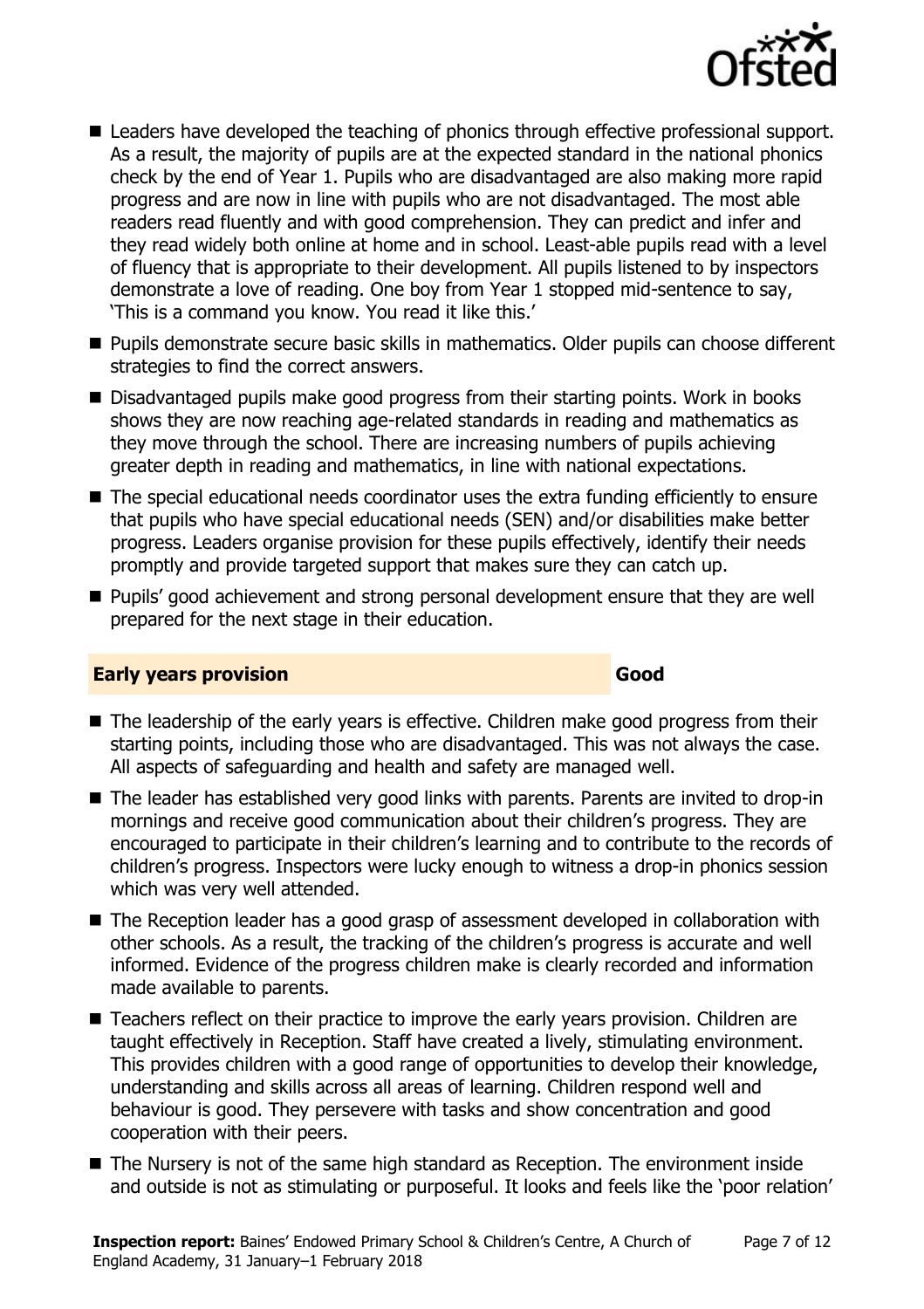

in terms of teaching, learning and assessment. Nursery staff are keen to improve their links with Reception staff and to share their in-depth knowledge of the children and their families.

- **Inspectors saw a drop-in session for parents, who joined in with some challenging** tasks and read alongside their children. Parents spoke of their appreciation of being able to see at first hand the progress their children are making.
- Teachers challenge pupils across a wide range of subjects. One teacher explained that butterfly wings were 'symmetrical'. This led to a painting activity creating symmetrical patterns.
- Additional funds are used successfully to reduce differences in attainment between disadvantaged children and others. Adults question children well and encourage them to speak. Children in the early years are well prepared for moving into Year 1.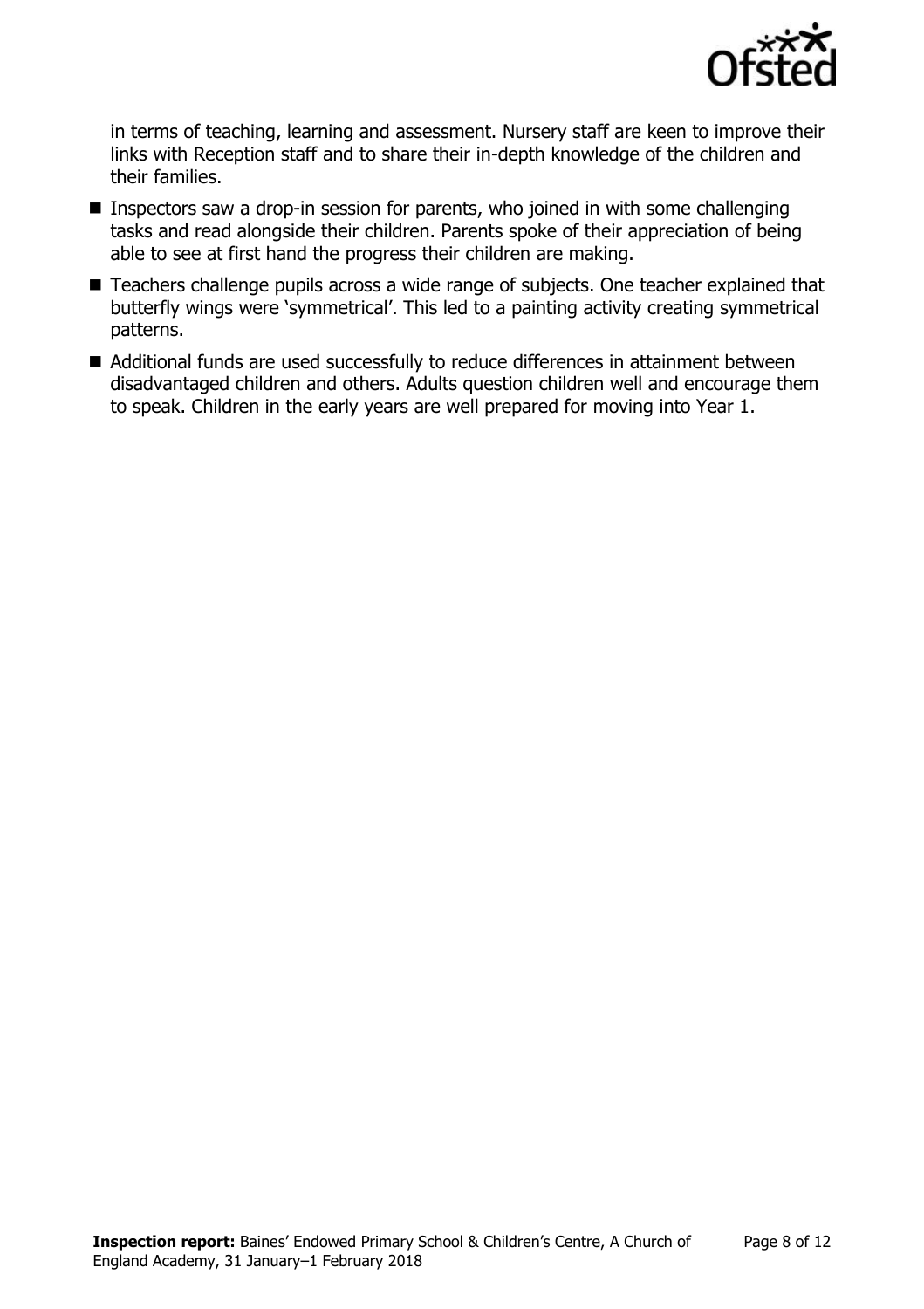

# **School details**

| Unique reference number | 141611    |
|-------------------------|-----------|
| Local authority         | Blackpool |
| Inspection number       | 10042409  |

This inspection of the school was carried out under section 5 of the Education Act 2005.

| Type of school                      | Primary                               |
|-------------------------------------|---------------------------------------|
| School category                     | Academy converter                     |
| Age range of pupils                 | 3 to 11                               |
| Gender of pupils                    | Mixed                                 |
| Number of pupils on the school roll | 537                                   |
| Appropriate authority               | Board of trustees                     |
| Chair                               | Mrs Adele Langford                    |
| <b>Headteacher</b>                  | Mrs Debi Rusling                      |
| Telephone number                    | 01253 762532                          |
| <b>Website</b>                      | www.baines-endowed.blackpool.sch.uk   |
| <b>Email address</b>                | admin@baines-endowed.blackpool.sch.uk |
| Date of previous inspection         | Not previously inspected              |

### **Information about this school**

- This is a larger-than-average-sized primary school with a higher percentage of girls than nationally in Years 3, 4 and 6.
- A substantive headteacher, formerly deputy headteacher of the school, was appointed in September 2017.
- $\blacksquare$  The proportion of pupils who have SEN and/or disabilities is above the national average. There are higher numbers of pupils who have SEN and/or disabilities in the current Years 3, 4 and 6.
- The proportion of pupils supported by the pupil premium, which provides additional funding for pupils known to be eligible for free school meals or looked after, is high and nearly twice the national average.
- The percentage of pupils from a minority ethnic background is below average.
- The school meets the government's current floor standard and coasting standards in

**Inspection report:** Baines' Endowed Primary School & Children's Centre, A Church of England Academy, 31 January–1 February 2018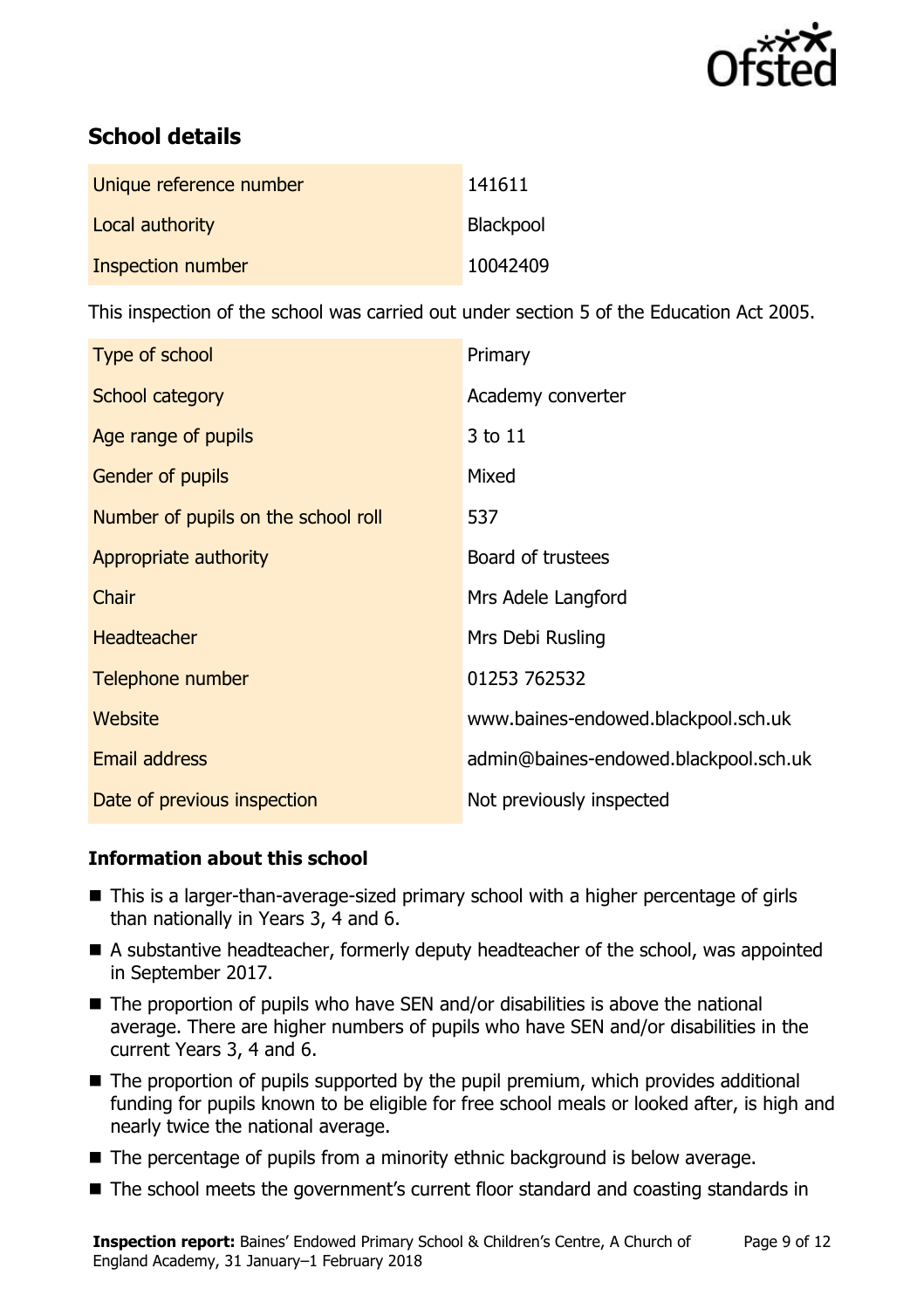

2015 and 2016, which is the minimum expectation for pupils' learning and progress.

■ Baines' Endowed Primary School and Children's Centre is part of an academy trust with three other schools in Blackpool, one of which is secondary. Other schools in the trust are based in the Blackburn area. Leaders work collaboratively within the trust. The school is also an active member of a collaborative group of schools in the Blackpool area.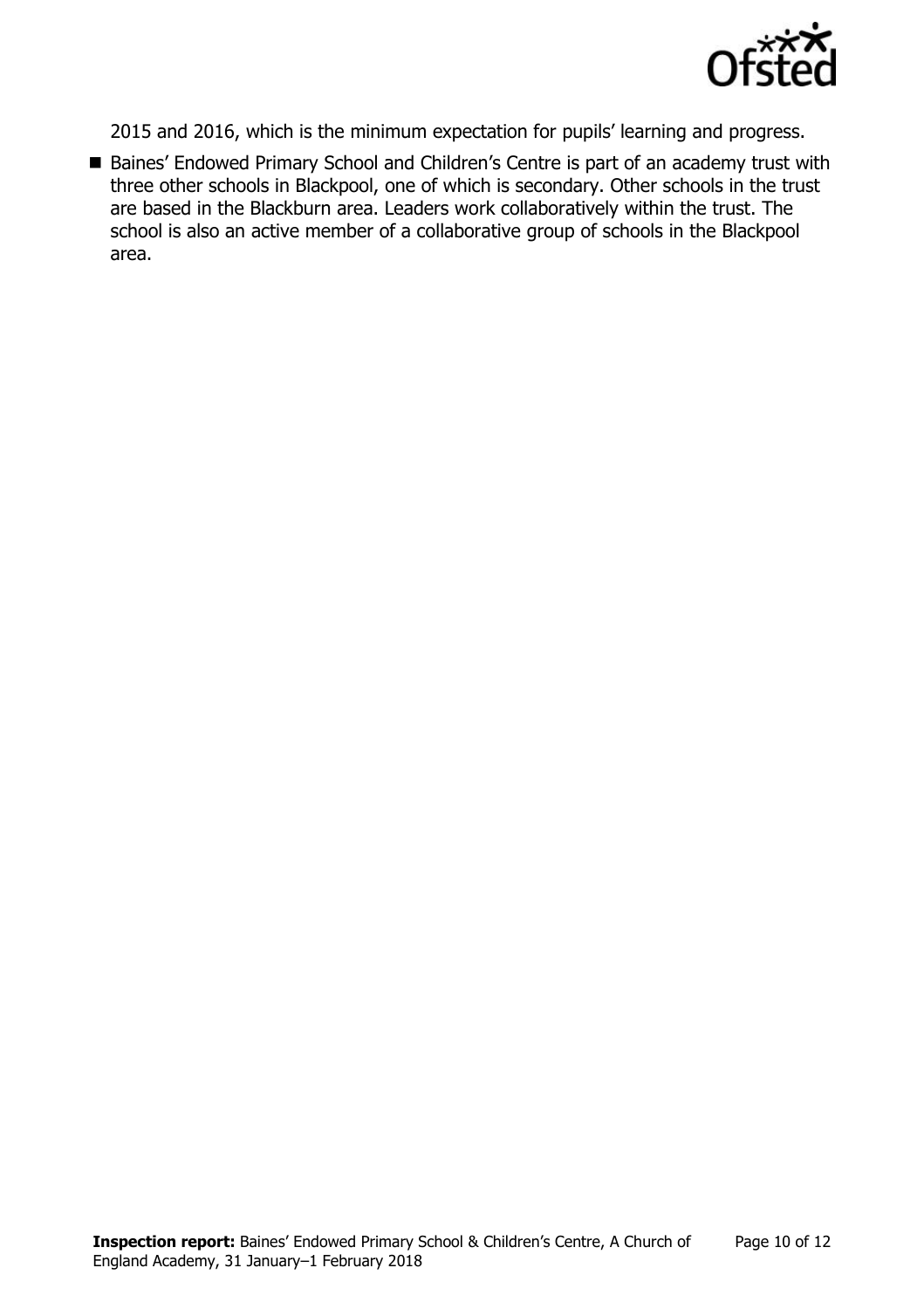

# **Information about this inspection**

- Inspectors gathered a range of evidence to judge the quality of teaching, learning and assessment over time. They observed teaching. This included joint observations with the headteacher and deputy headteacher.
- Inspectors looked at examples of pupils' work and talked to them about their learning.
- Inspectors talked to parents as they brought their children to school.
- **Inspectors took account of the free-text messages sent in by parents. There were 28** responses to Parent View, Ofsted's online questionnaire, the majority of which were positive. There were 40 responses to the staff questionnaires and 19 pupils responded to the pupils' questionnaire. All responses were overwhelmingly positive.
- $\blacksquare$  Meetings were held with groups of pupils, the chief executive officer for the academy trust and members of the governing body and school leaders.
- Inspectors looked at a wide range of school documents: the school's own information on pupils' current progress; anonymised evidence of performance management and professional development; the school development plan and school self-evaluation documents; planning of work in different subjects; leaders' monitoring of the quality of teaching and learning; governors' minutes of meetings and records relating to behaviour, attendance and the safeguarding of pupils.

#### **Inspection team**

| Maggie Parker, lead inspector | <b>Ofsted Inspector</b> |
|-------------------------------|-------------------------|
| Aleksandra Hartshorne         | <b>Ofsted Inspector</b> |
| Julie Bather                  | Ofsted Inspector        |